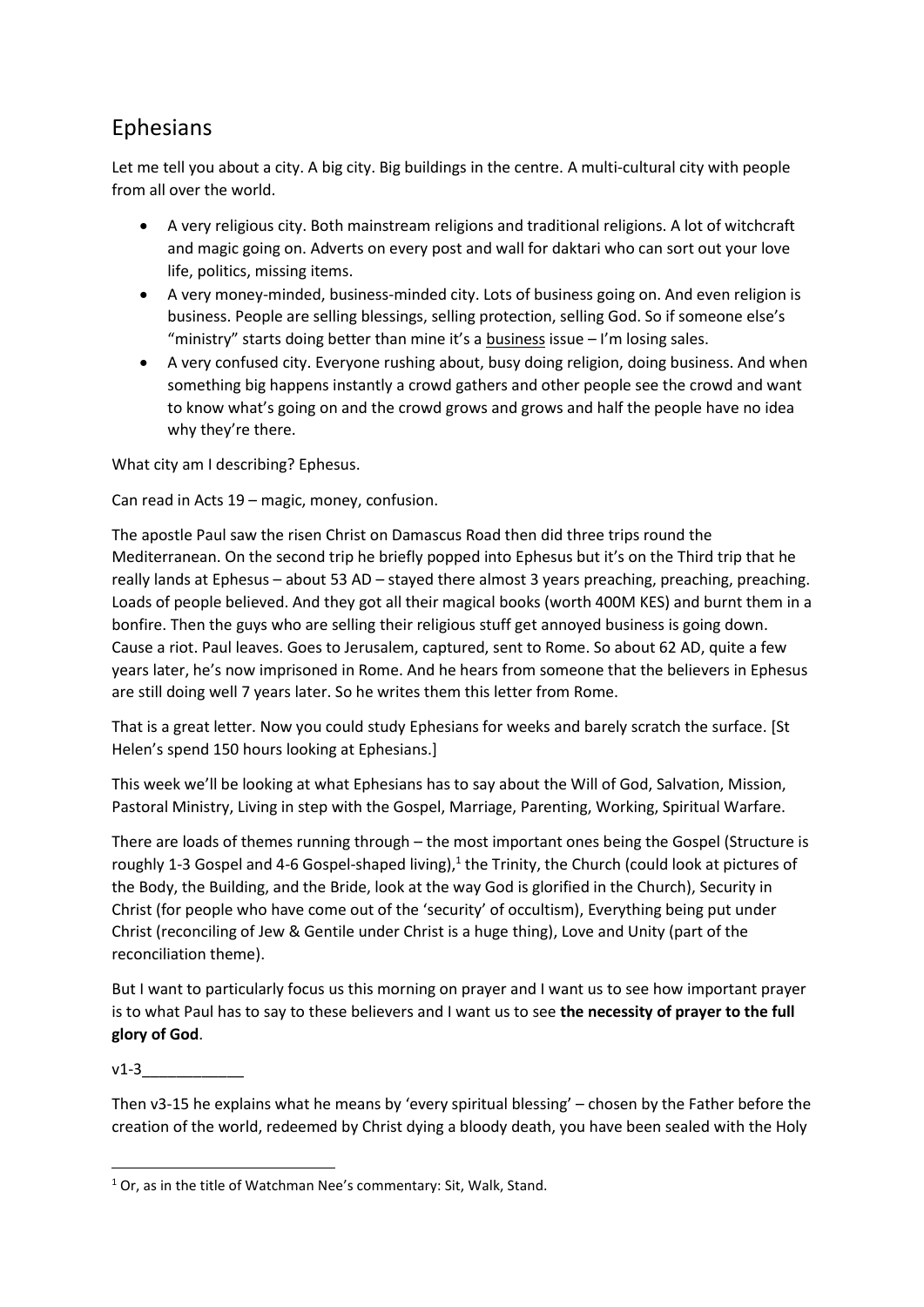Spirit. In other words the Trinity has saved you, Father, Son and Spirit have grabbed you. You have been swept up in the great plan of God to unite all things under Christ.

You have done nothing – you are not the actor here it is all God's plan, God's grace, God giving himself for you and to you. That is every spiritual blessing.

Don't let people try to sell you blessings. There is an expression, "Selling snow to eskimos". How can you sell something to people who already have it all.

That's what Satan tried to do in the garden of Eden – "You will become like God" – they already were. And that's what the prosperity gospel does – you will get this blessing – you have every spiritual blessing. And these are spectacular blessings:

- adoption – v5 – anyone can call me Mr Harker, a lot of people call me Andy, but only three people call me daddy and when one of them calls me they have my attention in a way that no-one else does – if you are in Christ you can call the God of the universe "baba" and you have his complete attention

- forgiveness – v7 - everything you're ashamed of, the worst you've done – separated from you as far as the east is from the west, thrown in depths of sea

My sin, oh, the bliss of this glorious thought! My sin, not in part but the whole, Is nailed to the cross, and I bear it no more, Praise the Lord, praise the Lord, O my soul!

And that's the point – these blessings turn into praise –  $v3$ : Blessed be

v6\_\_\_\_\_\_\_\_\_\_\_\_\_\_

 $v12$ 

v14 $\qquad$ 

And then you get to v15-19

Do you see what the prayer is for – that their eyes would be opened to the spiritual blessings that they already have. They have them (v3-14) – now praying they'd have eyes opened to them.

In Ephesus and Nairobi most people are praying to get blessings – but here it says you have them – praying not to get them or to access them or call them down or activate them – you *have* them. But you will not appreciate them, savour them, enjoy them unless God gives you spiritual eyes to see these blessings.

Get the logic  $- v15$ 

Because I knew you were genuine believers, the real thing – faith and love – I prayed the most important thing you can pray for a believer – that you would know the God who has saved you, know the hope you're heading for, know the power towards you.

Why so important – well lots of reasons – this spiritual sight will be the source of joy, source of confidence, source of transformation, but most important it will glorify God the Father.

Look at the logic again  $-$  v3 $...$ 14-15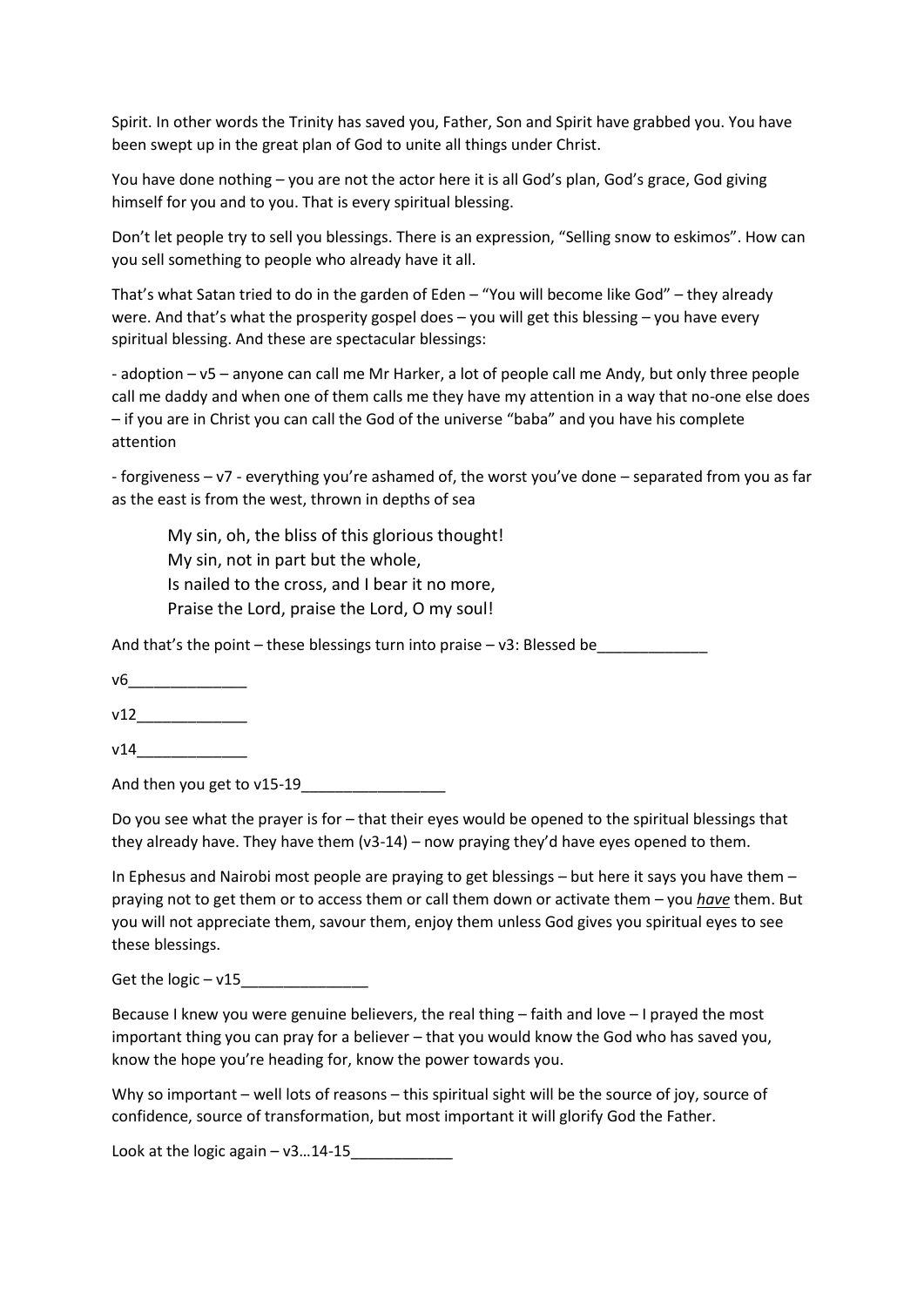Blessed be the God who has saved us so amazingly, glory be to our God and Father SO your eyes need to be open to that salvation and go Wow! and praise God.

Enjoying God and glorifying him are basically the same thing. My wife cooks a beautiful meal for our children, they don't like it – they don't praise the food or their mum - the problem is they haven't acquired the taste – they need to be given new tongues, new tastes and then they can appreciate it and then they will praise.

That's why prayer is so essential – that we would be given new taste buds to relish and enjoy God and glorify him.

Think back to your last prayer time…

What sort of things do we pray for ourselves and our Christian family?

I compare my prayer requests with this and it's very different.

Paul very rarely prays for stuff or for a change of circumstances, he prays for change of heart, spiritual eyes to see what we have in Christ. That's what we desperately need to be praying for each other.

Then from v19 he starts talking about power – and he defines it v20-23

And in chapter 2 he is basically expanding on what this power towards us is – it is not a power for us to jump over walls or do exams – it is the power *towards* us – the power that raised us from the death of sin and seated us with Christ, the power that created us new people in Christ, the power that brought us from far off to Christ, the power that smashed down the barrier between Jew and Gentile and between us and God, the power that is building a new Temple filled with the presence of God.

In a nut shell it's the power of the Cross - v14-16

Then you get to the logic bit again  $-3:1$ 

Then bit in brackets really till v14-19\_\_\_\_\_\_\_\_\_\_

What's the prayer? That we would know – really know, grasp, experience, taste - the love of Christ that he's just been talking about in chapter 2.

See how this is working: Chapter 1 goes, You have every spiritual blessing and so for that reason I'm going to pray that you see that, chapter 2 and 3 goes, Christ has given us peace with God by taking the punishment of God on the Cross, has made us one body by having his own body torn apart, and so for that reason I'm going to pray that you know that love of Christ.

How exactly is this going to work? Well again it's about enjoying God, appreciating the riches of the banquet we are given in his love for us. But I particularly want us to see here the corporate – togetherness of this. 3:17-18\_\_\_\_\_\_\_\_\_\_\_\_\_ Your plural, you plural – easy when we read the Bible in English, especially letters to take the "you" as singular – that's why better to read it in Kiswahili. Paul is talking to the church – that they would, together be grasping the love of Christ. This is not just something for individual devotions – this is what's supposed to happen on a Sunday morning as we gather together.

Same 4:11-13\_\_\_\_\_\_\_\_\_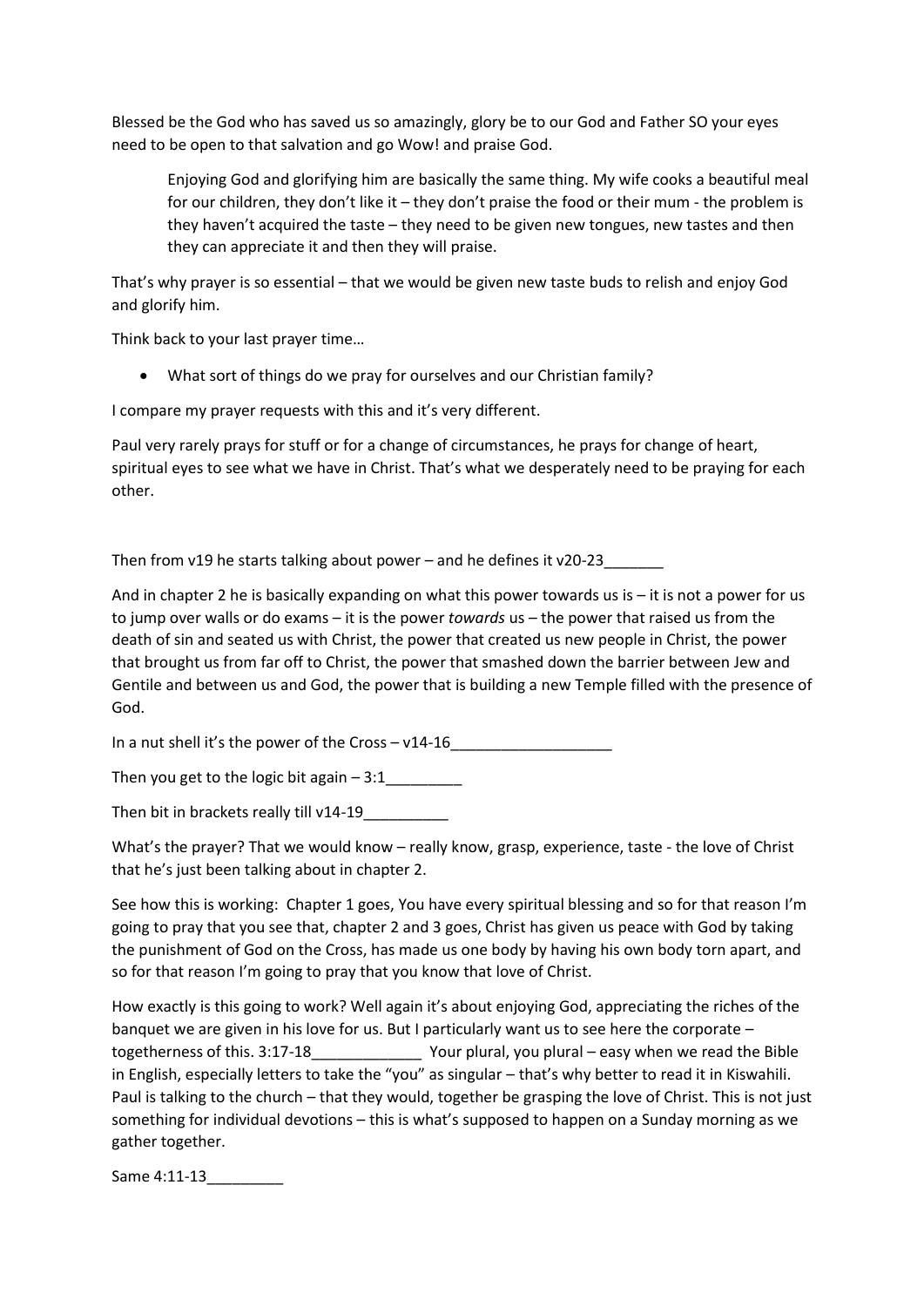Paul's prayer is that they meet together, love each other, listen to the preaching of the Word and *together* go Wow, Christ's love is so wide and long and high and deep.

And as they do that together, Jews and Gentiles, black and white, Kalenjin and Kikuyu and Luo, all together going Wow, then God gets maximum glory. 3:8-10

This is cosmic. Prayer is necessary that we would together as a church experience the love of Christ and the heavenly powers on the planet Krypton or wherever they are would look down at this random mix of people captured by the love of Christ and see that God is amazing.

The glory of God is the point of this. See again - 3:20-21

Prayer is necessary to the full glory of God

-----------------------------------------

Then get to the final section 6:10-23 all about spiritual warfare.

There is an enemy – and what is his agenda – opposite of God's agenda – God wants your eyes to be open to the spiritual blessings you have in Christ, he wants you to enjoy his Son more than anything in the world so that He would get the glory – the devil wants your eyes to be closed, he wants you spiritual senses to be dulled, he wants your heart to be drawn after the things of this world so the glory does not go to God.

That is what spiritual warfare is about.

So what's the way to fight? He tells them again that they have it all – v10\_\_\_\_\_\_\_\_\_\_\_\_\_

You have the full of armour of God, so put on Christ, put on the gospel – truth, righteousness, gospel of peace, faith, salvation – it's the gospel of Jesus Christ. Nothing more, nothing less.

Remember these people came from a very magical, spiritist kind of background. But he doesn't give them strategies for mapping territorial spirits, doesn't give them complicated rituals for exorcism or deliverance, doesn't talk about smashing generational curses and soul ties. Just the gospel.

And in all of this v18

Not an extra weapon or bit of armour – it's what runs through all of it – you take up the shield praying, you wield the sword praying because prayer is experiencing the gospel, verbalising the gospel – we pray in the Spirit, through the Son to the Father – we've been swept up into the Trinity and now the Spirit of the Son is crying out Abba Father through us.

And notice the four 'All's:

- all times when get up, as you go about your business, when go to sleep, when you really know you need to pray and when you don't feel you need to, because we always need to see God as he is, we always need a greater experience of the love of Christ
- all prayers and supplications prayer is asking things might sound obvious but a lot of people thing prayer is listening to God or chanting mantras – no it's making requests, prayers, supplications, asking our Father for what we need and what we really need is to see him and all the spiritual blessings we have in Christ